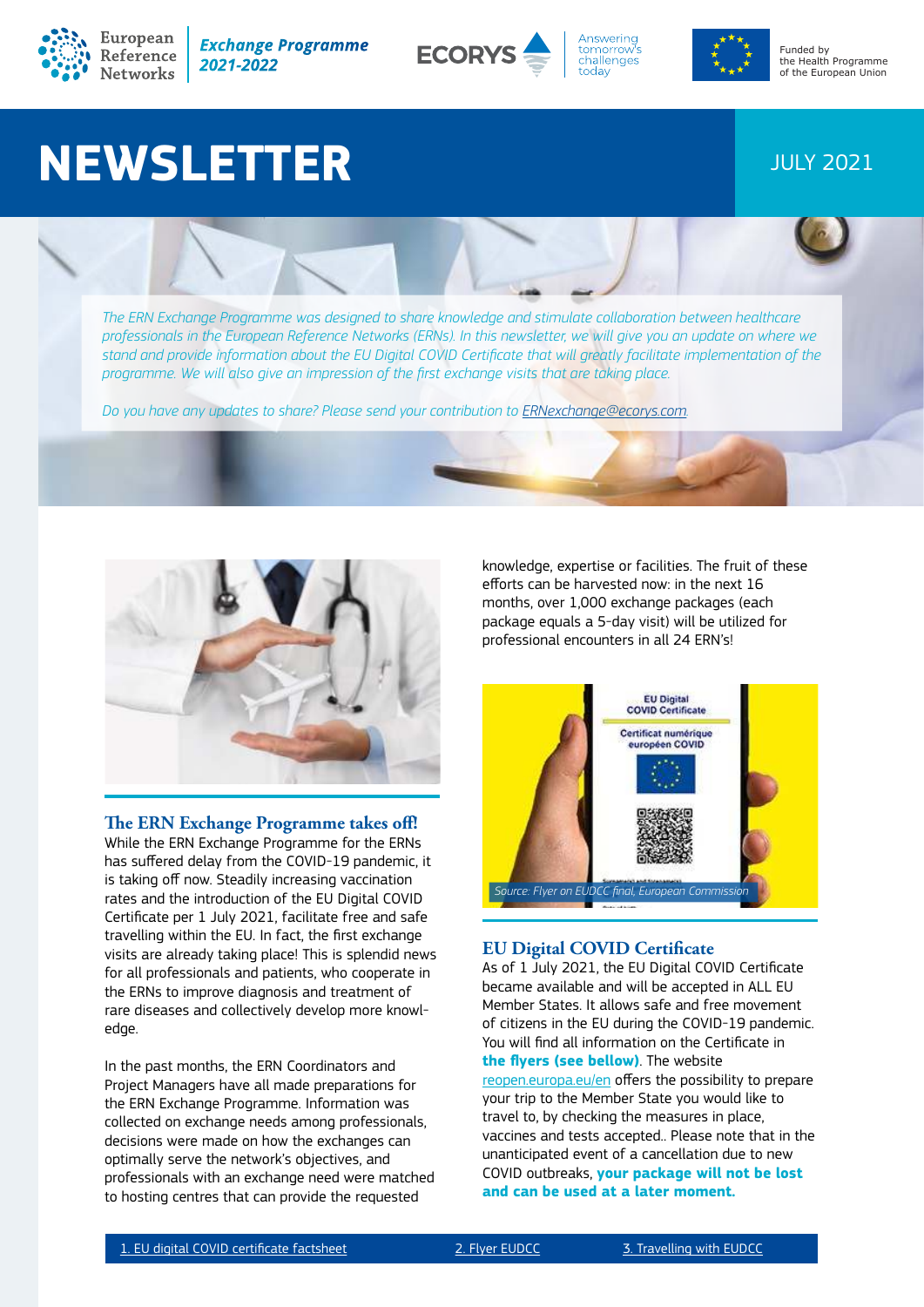

**First exchanges on rare kidney disease** 

The European Rare Kidney disease Network (**ERKNet**) took the honour of organizing the first exchange visit in the context of the ERN Exchange Programme. In the last week of June, two junior doctors, a nephrologist and a resident, from the Azienda Ospedaliera Papa Giovanni XXIII hospital in Bergamo, travelled to the Necker-Enfants Malades University Hospital in Paris for a two-week visit. The nephrologist attended activities of the ward and the outpatient clinics in order to improve experience in the diagnosis and treatment of nephrotic syndrome and complement disorders. The resident doctor engaged in knowledge sharing on genetic counselling and molecular pre- and post-natal testing as well as paediatric kidney transplantation. Please read about their experiences.

*"Participating in the ERKNet Exchange Programme has been one of the best decisions I could have ever made for my education in pediatric nephrology. Since I started my residency program, I knew it was a renowned referral centre for both adults and pediatric kidney diseases, with a focus on rare kidney disorders.* 

*I found an excellent and incredibly competent staff here, which involved me with passion in all their activities. I was involved in several multidisciplinary meetings, many frontal lectures regarding the last guidelines and the best approach to the pediatric nephrologic patient, and very interesting and educational consultations.* 

*I had the unique opportunity to visit a huge number of pediatric patients affected by* 

*extremely rare diseases that now I can recognize and manage.* 

*I believe that it is a challenging experience since the visitor has to face a very different reality and organisation, but I am firmly convinced that sharing knowledge and be exposed to a diverse and stimulating scientific environment is exactly the strong point of this program.* 

*Indeed, I am now more curious, eager to learn and open-minded. I strongly believe that all of these are qualities that a good doctor should always have."*

In July, a group of four professionals – a senior and a junior nephrologist, a senior nurse and a junior nurse all specialized (or specializing) in paediatric nephrology - of the Necker-Enfants Malades University Hospital in Paris will travel together to the University Hospital of Heidelberg in Germany. They will work with their German colleagues on the comparison of clinical practice, personalised immunosuppressive therapy before and after transplantation, exchange practices before and after transplantation, peritoneal dialysis in children and diagnosis and treatment of glomerulopathies in large centres.

ERKNet has prepared three more exchange visits between hospitals in different Member States. Participants, the hosting centers and contents of the visits have been arranged. Specific dates of the exchanges will be set soon now that COVID-related travel restrictions will diminish.

*"The ERKNet exchange visit in Necker is being an inspiring experience as I am having the chance to see a different working approach and to deal with very complex cases. This centre stands out for its great educational offer and for the great amount of rare diseases. I had the chance to visit different patients with extremely rare diseases and to discuss the diagnostic and therapeutic algorithms that are constantly evolving with experienced colleagues. I would suggest this exchange visit to anyone interested in expanding their point of view on rare diseases."*

*For further information, we refer to the flyer and FAQ . If you have additional*  **[Consult the FAQ](https://drive.google.com/file/d/1Bw4-3NGKKS0EdIoGQb6VKtqTtfT-bxhD/view)** *For jurther information, we rejer to the fiyer and FAQ*. If you